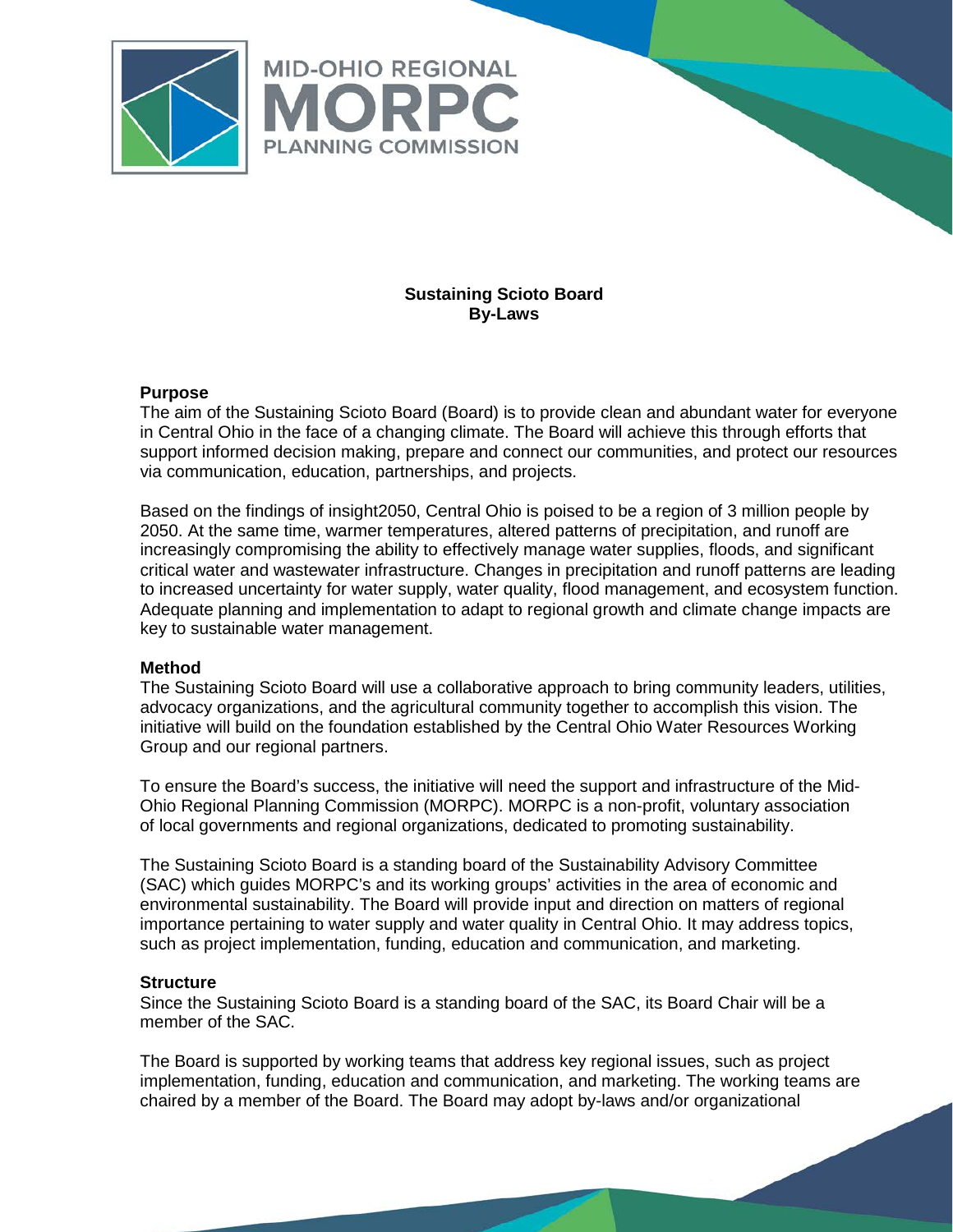procedures to assist in its success by defining the selection process of committee members and establishing provisions to encourage broad involvement in membership and leadership.



### **Board Role and Expectations:**

- Serve as the voice of and driver behind regional climate adaptation to secure clean and abundant water for everyone.
- Attend regularly scheduled Board meetings, or send a proxy in the event that you can't attend.
- Provide input and support key objectives of MORPC's Public Policy Agenda and the SAC Agenda.
- Establish working teams as needed to address project implementation, funding, education and communication, and marketing.
- Advise and utilize the expertise of each working team under the Board.

## **Composition**

- 25 member maximum
- Supported by MORPC's Department of Planning and Sustainability.
- The Chair is appointed by the SAC Chair and MORPC's Executive Director.
- Members of the Board, including the Vice Chair, will be appointed by the Board Chair and MORPC's Executive Director.